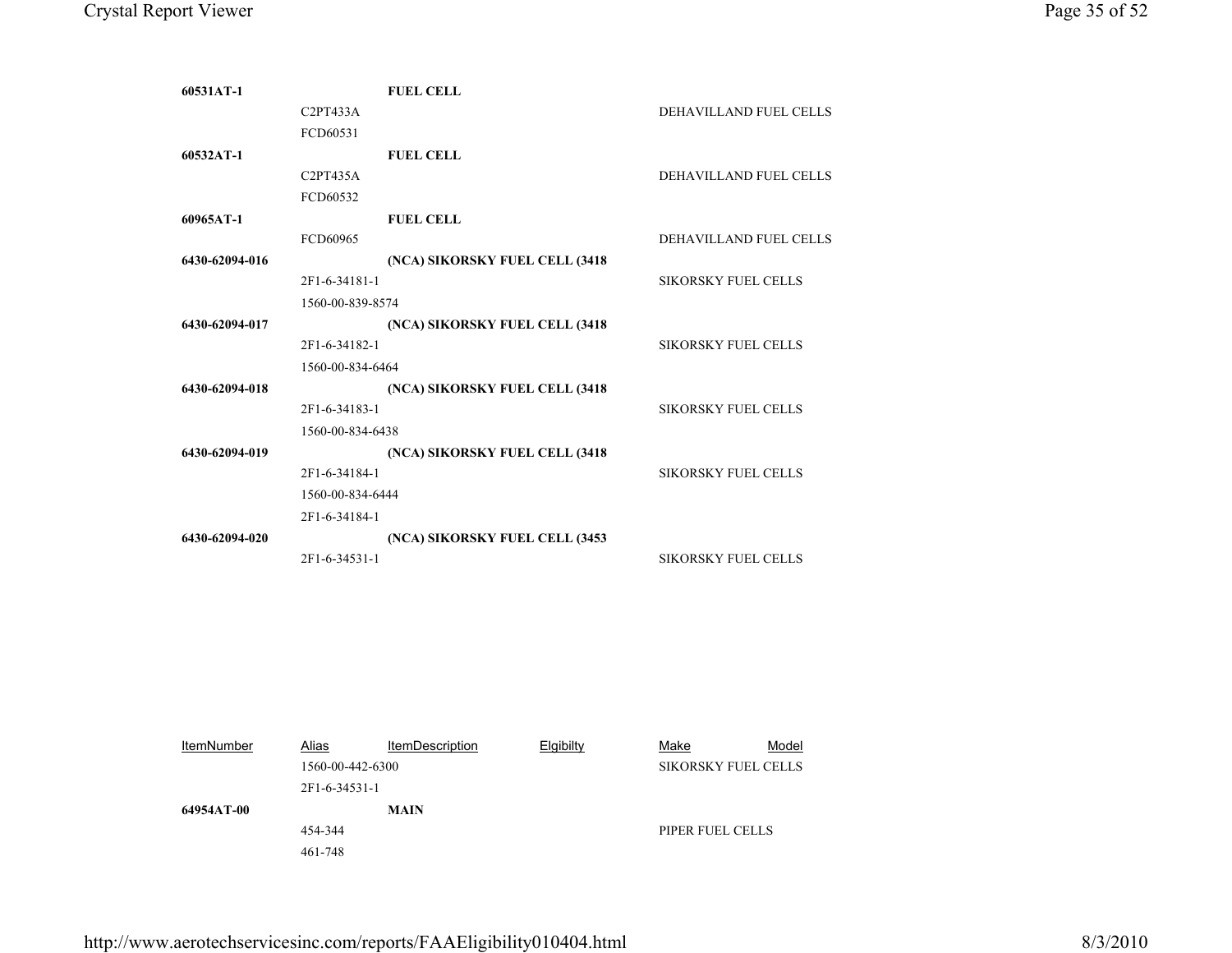|             | 64954-00    |                          |                     |                              |                                                                                       |
|-------------|-------------|--------------------------|---------------------|------------------------------|---------------------------------------------------------------------------------------|
| 64956AT-00  |             | <b>MAIN</b>              |                     |                              |                                                                                       |
|             | 454-344     |                          |                     | PIPER FUEL CELLS             |                                                                                       |
|             | 461-748     |                          |                     |                              |                                                                                       |
|             | 64954-00    |                          |                     |                              |                                                                                       |
| 82-47090-0  |             | <b>LH OIL</b>            |                     |                              |                                                                                       |
|             |             |                          |                     | <b>B-25 FUEL CELLS</b>       |                                                                                       |
| 82-47090-1  |             | <b>RH OIL</b>            |                     |                              |                                                                                       |
|             |             |                          |                     | <b>B-25 FUEL CELLS</b>       |                                                                                       |
| 82-48226    |             | <b>LH FWD MAIN</b>       |                     |                              |                                                                                       |
|             |             |                          |                     | <b>B-25 FUEL CELLS</b>       |                                                                                       |
| 82-48226-1  |             | <b>RH FWD MAIN (B25)</b> |                     |                              |                                                                                       |
|             |             |                          |                     | <b>B-25 FUEL CELLS</b>       |                                                                                       |
| 82-482261-1 |             | <b>DELETE</b>            |                     |                              |                                                                                       |
|             |             |                          |                     | <b>B-25 FUEL CELLS</b>       |                                                                                       |
| 82-48227    |             | <b>LH FWD AUX</b>        |                     |                              |                                                                                       |
|             |             |                          |                     | <b>B-25 FUEL CELLS</b>       |                                                                                       |
| 82-48227-1  |             | <b>RH FWD AUX</b>        |                     |                              |                                                                                       |
|             |             |                          |                     | <b>B-25 FUEL CELLS</b>       |                                                                                       |
| 82-48228    |             | <b>LH AFT AUX</b>        |                     |                              |                                                                                       |
|             |             |                          |                     | <b>B-25 FUEL CELLS</b>       |                                                                                       |
| 82-48228-1  |             | <b>RH AFT AUX</b>        |                     |                              |                                                                                       |
|             |             |                          |                     | <b>B-25 FUEL CELLS</b>       |                                                                                       |
| 82-48229-0  |             | <b>LH OUTBOARD AUX</b>   |                     |                              |                                                                                       |
|             |             |                          |                     | <b>B-25 FUEL CELLS</b>       |                                                                                       |
| 82-48229-1  |             | <b>RH OUTBOARD AUX</b>   |                     |                              |                                                                                       |
|             |             |                          |                     | <b>B-25 FUEL CELLS</b>       |                                                                                       |
| 82-48230    |             | <b>LH AFT MAIN</b>       |                     |                              |                                                                                       |
|             |             |                          |                     | <b>B-25 FUEL CELLS</b>       |                                                                                       |
| 82-48230-1  |             | <b>RH AFT MAIN</b>       |                     | <b>B-25 FUEL CELLS</b>       |                                                                                       |
| 920008AT-7  |             | <b>LH MAIN 25 GALLON</b> |                     |                              |                                                                                       |
|             | 2220-1      |                          |                     | <b>BEECHCRAFT FUEL CELLS</b> |                                                                                       |
|             |             |                          | D5726-UP 36         |                              | 35 36                                                                                 |
|             | 50-920008-7 |                          |                     |                              |                                                                                       |
|             |             |                          | D5726-UP 36         |                              | 35 36                                                                                 |
|             | 920008-5    |                          |                     |                              |                                                                                       |
|             |             |                          | an ama di ulum la d |                              | $\frac{1}{2} \frac{1}{2} \frac{1}{2} \frac{1}{2} \frac{1}{2} \frac{1}{2} \frac{1}{2}$ |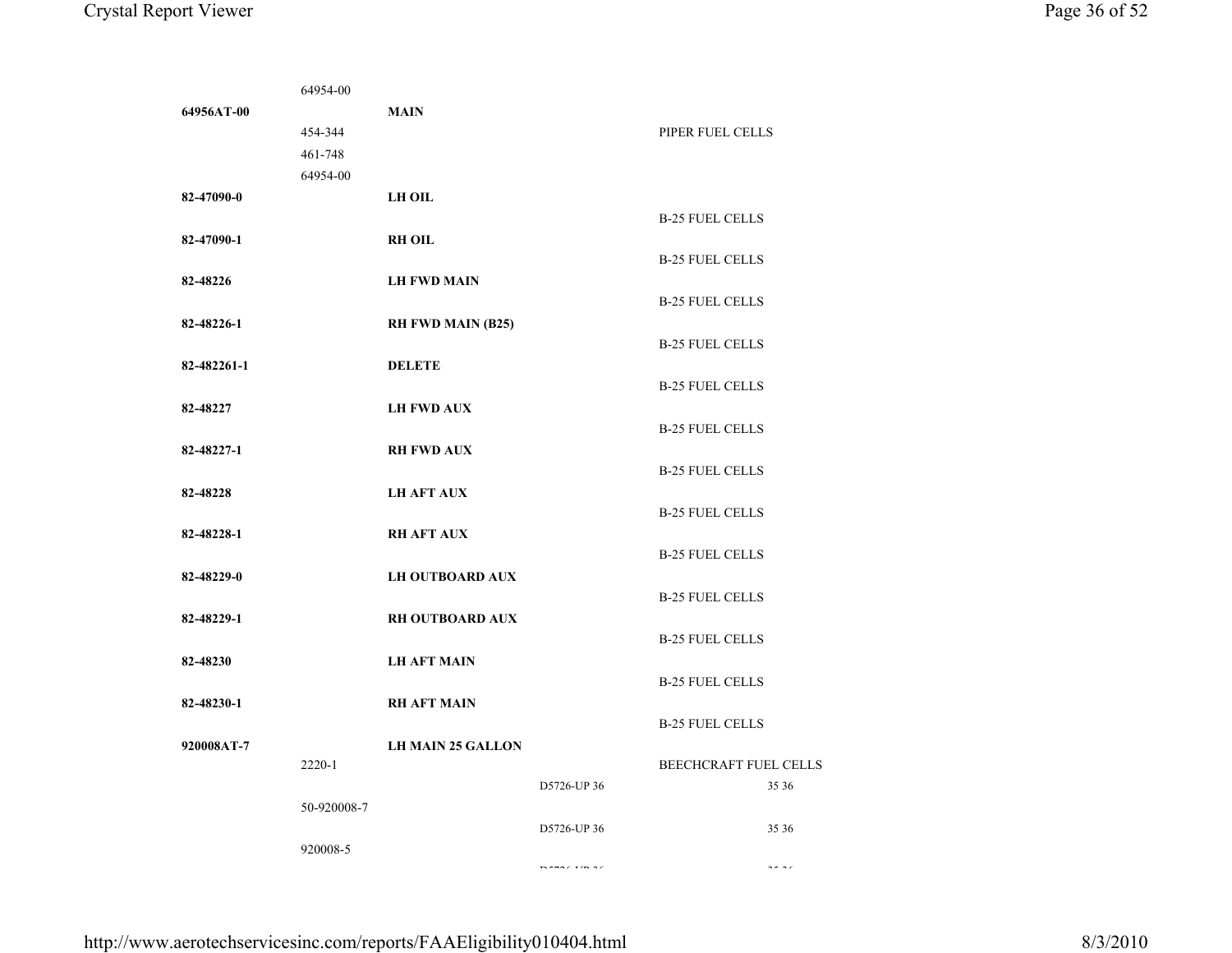|                   |               |                          | D5726-UP 36 |                       | 35 36                 |
|-------------------|---------------|--------------------------|-------------|-----------------------|-----------------------|
|                   | 920008-7      |                          |             |                       |                       |
|                   |               |                          | D5726-UP 36 |                       | 35 36                 |
|                   | 920008-9      |                          |             |                       |                       |
|                   |               |                          | D5726-UP 36 |                       | 35 36                 |
|                   | 95-380027-1   |                          |             |                       |                       |
|                   |               |                          | D5726-UP 36 |                       | 35 36                 |
| 920008AT-8        |               | <b>RH MAIN 25 GALLON</b> |             |                       |                       |
|                   | 2220-1        |                          |             |                       | BEECHCRAFT FUEL CELLS |
|                   |               |                          | D5726-UP 36 |                       | $35 - 33$             |
|                   |               |                          |             |                       | 35-A33                |
|                   | 50-920008-8   |                          |             |                       |                       |
|                   |               |                          | D5726-UP 36 |                       | $35 - 33$             |
|                   |               |                          |             |                       | 35-A33                |
|                   | 920008-8      |                          |             |                       |                       |
|                   |               |                          | D5726-UP 36 |                       | $35 - 33$             |
|                   |               |                          |             |                       | 35-A33                |
|                   |               |                          |             |                       |                       |
|                   |               |                          |             |                       |                       |
|                   |               |                          |             |                       |                       |
|                   |               |                          |             |                       |                       |
|                   |               |                          |             |                       |                       |
|                   |               |                          |             |                       |                       |
|                   |               |                          |             |                       |                       |
|                   |               |                          |             |                       |                       |
| <b>ItemNumber</b> | <b>Alias</b>  | <b>ItemDescription</b>   | Elgibilty   | Make                  | Model                 |
|                   | 95-380027-2   |                          |             | BEECHCRAFT FUEL CELLS |                       |
|                   |               |                          | D5726-UP 36 |                       | $35 - 33$             |
|                   |               |                          |             |                       | 35-A33                |
| 920010AT-6        |               | <b>LH CENTER SECTION</b> |             |                       |                       |
|                   | 2510-6        |                          |             | BEECHCRAFT FUEL CELLS |                       |
|                   | 50-920010-6   |                          |             |                       |                       |
| 920010AT-7        |               | <b>RH CENTER SECTION</b> |             |                       |                       |
|                   | 50-920010-3   |                          |             |                       | BEECHCRAFT FUEL CELLS |
|                   | 50-920010-7   |                          |             |                       |                       |
|                   | 50-920010AT-7 |                          |             |                       |                       |
|                   | 920010-3      |                          |             |                       |                       |
|                   | 920010-7      |                          |             |                       |                       |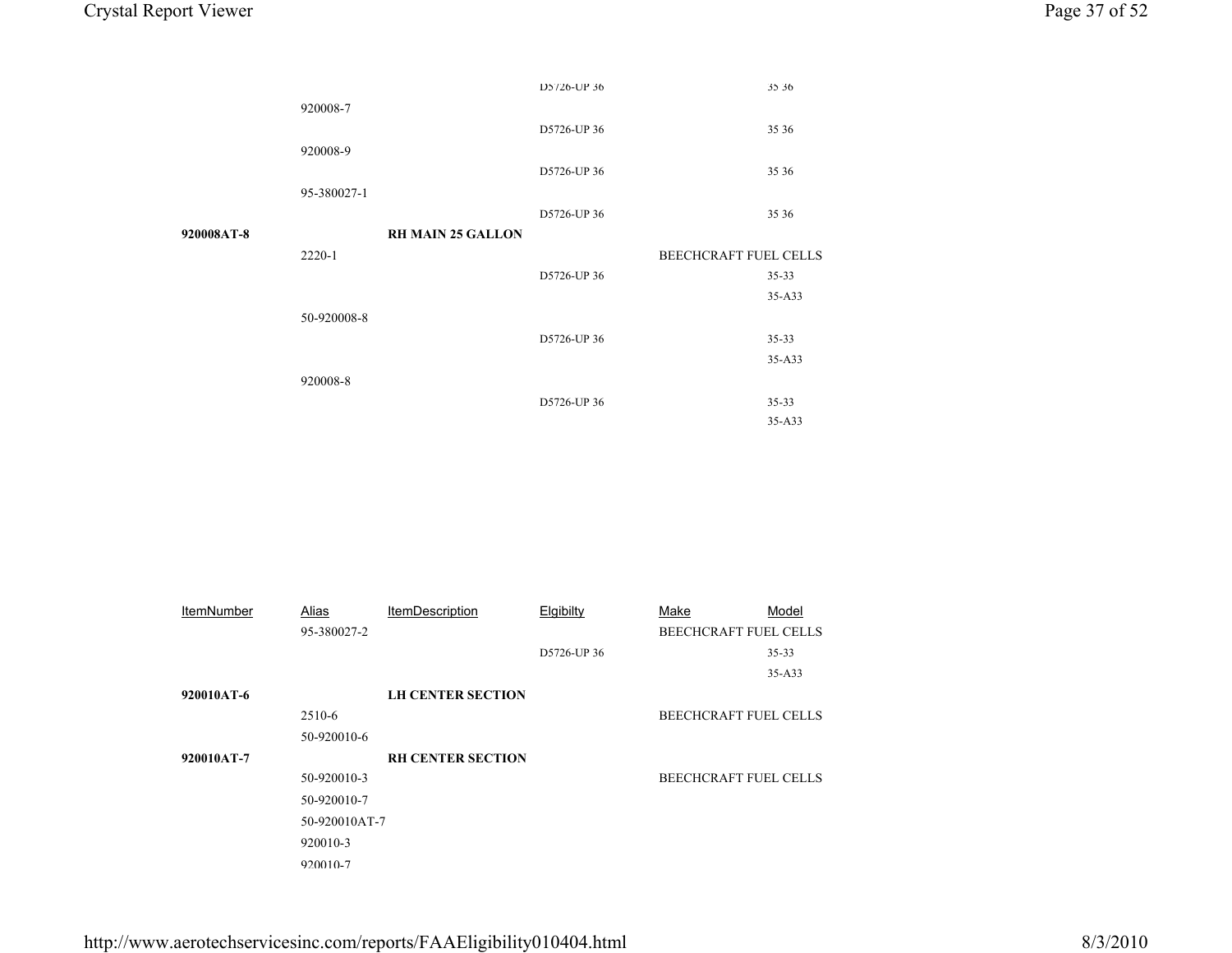|             | ノムマンエンジェ       |                          |                              |
|-------------|----------------|--------------------------|------------------------------|
|             | 920010AT-7     |                          |                              |
| 920011AT-13 |                | <b>LH AUX 31 GALLON</b>  |                              |
|             | 920011-13      |                          | BEECHCRAFT FUEL CELLS        |
|             | 920011-9       |                          |                              |
|             | 95-920011-9    |                          |                              |
| 920011AT-14 |                | <b>RH AUX 31 GALLON</b>  |                              |
|             | 920011-14      |                          | <b>BEECHCRAFT FUEL CELLS</b> |
|             | 920011-14      |                          |                              |
| 920011AT-2  |                | <b>FUEL CELL</b>         |                              |
|             |                |                          | BEECHCRAFT FUEL CELLS        |
| 920013AT-3  |                | <b>LH LE OUTBOARD</b>    |                              |
|             | 002-920013-1   |                          | BEECHCRAFT FUEL CELLS        |
|             | 002-920013-3   |                          |                              |
|             | 002-920013AT-1 |                          |                              |
|             | 002-920013AT-3 |                          |                              |
|             | $2013 - 3$     |                          |                              |
|             | 920013AT-1     |                          |                              |
|             | 920013AT-3     |                          |                              |
| 920013AT-4  |                | <b>RH LE OUTBOARD</b>    |                              |
|             | 002-920013-2   |                          | <b>BEECHCRAFT FUEL CELLS</b> |
|             | 002-920013-4   |                          |                              |
|             | 2013-4         |                          |                              |
|             | 920013-2       |                          |                              |
| 920018AT-3  |                | <b>LH T34</b>            |                              |
|             | 104-920018-1   |                          | <b>BEECHCRAFT FUEL CELLS</b> |
|             | 104-920018-3   |                          |                              |
| 920018AT-4  |                | <b>RH T34</b>            |                              |
|             | 104-920018-2   |                          | <b>BEECHCRAFT FUEL CELLS</b> |
|             | 104-920018-4   |                          |                              |
| 920019AT-3  |                | <b>LH T-34</b>           |                              |
|             | 104-920019-1   |                          | BEECHCRAFT FUEL CELLS        |
|             | 104-920019-3   |                          |                              |
| 920019AT-4  |                | <b>RH T34</b>            |                              |
|             | 104-920019-2   |                          | BEECHCRAFT FUEL CELLS        |
|             | 104-920019-4   |                          |                              |
| 920033AT-3  |                | <b>LH MAIN 40 GALLON</b> |                              |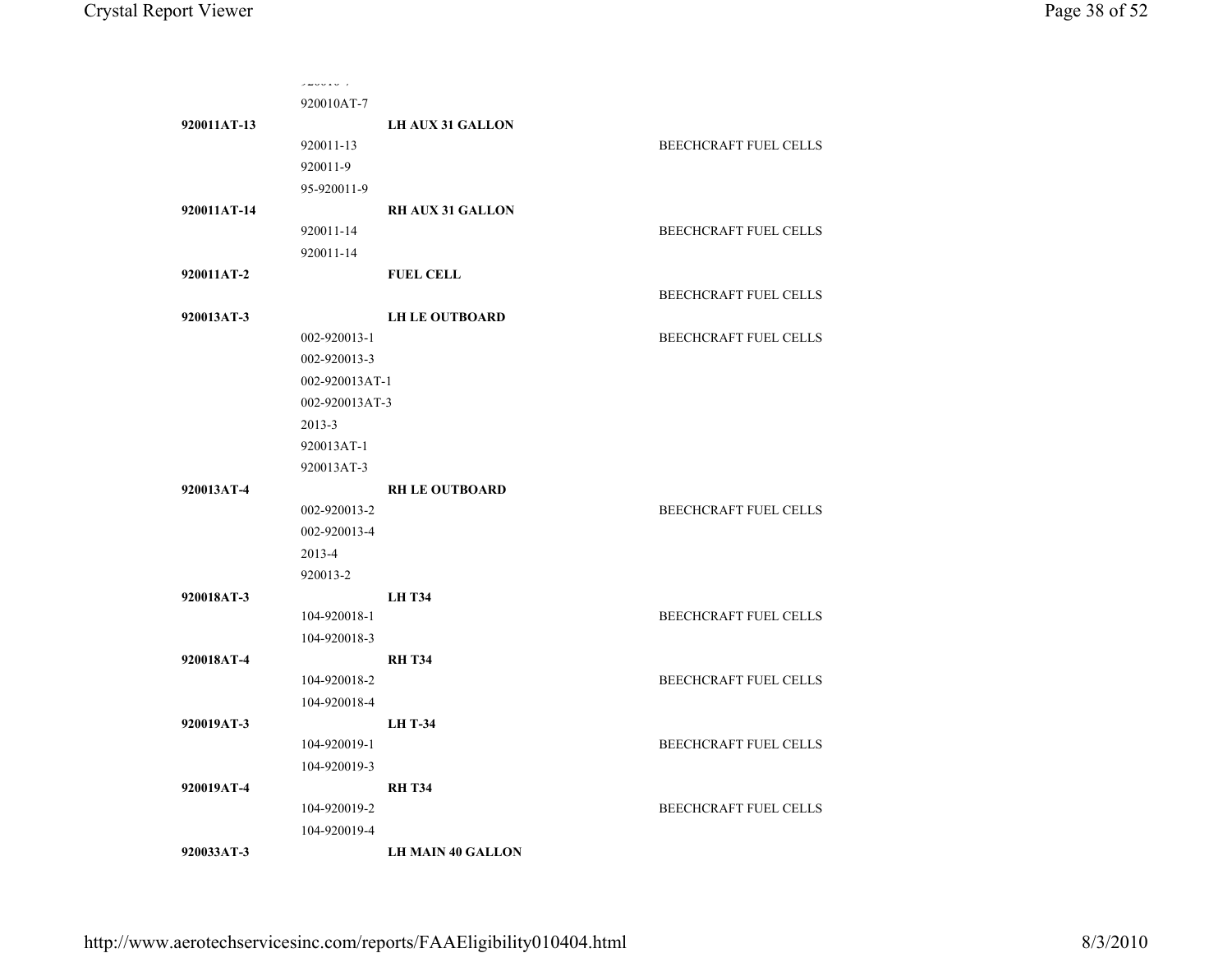|            | 920033-1    |                          | <b>BEECHCRAFT FUEL CELLS</b> |                              |                                          |
|------------|-------------|--------------------------|------------------------------|------------------------------|------------------------------------------|
|            |             |                          | 172 GAL SYS                  |                              | BEECH BARON 55A 55B 55C 55D 55E 58 BARON |
|            |             |                          |                              |                              | CONFIRM GAL CAP. OF FUEL SYS FOR ACC. PN |
| 920033AT-4 |             | <b>RH MAIN 40 GALLON</b> |                              |                              |                                          |
|            | 920033-2    |                          |                              | <b>BEECHCRAFT FUEL CELLS</b> |                                          |
|            |             |                          | 172 GAL SYS                  |                              | 55A 55B 55C 55D 55E 58 BARON             |
|            |             |                          |                              |                              | CONFIRM GAL CAP OF FUEL SYS              |
| 921046AT-3 |             | <b>LH LE OUTBOARD</b>    |                              |                              |                                          |
|            | 2646-3      |                          |                              | BEECHCRAFT FUEL CELLS        |                                          |
|            | 60-921046-1 |                          |                              |                              |                                          |
|            |             |                          |                              |                              |                                          |
|            |             |                          |                              |                              |                                          |
|            |             |                          |                              |                              |                                          |
|            |             |                          |                              |                              |                                          |

| <b>ItemNumber</b> | Alias       | <b>ItemDescription</b>        | Elgibilty | Make<br>Model                |  |
|-------------------|-------------|-------------------------------|-----------|------------------------------|--|
|                   | 60-921046-3 |                               |           | <b>BEECHCRAFT FUEL CELLS</b> |  |
| 921046AT-4        |             | <b>RH LE OUTBOARD</b>         |           |                              |  |
|                   | 2651-4      |                               |           | <b>BEECHCRAFT FUEL CELLS</b> |  |
|                   | 60-921046-2 |                               |           |                              |  |
|                   | 60-921046-4 |                               |           |                              |  |
| 921057AT-3        |             | <b>LH MAIN 40 GALLON</b>      |           |                              |  |
|                   | 2657-3      |                               |           | BEECHCRAFT FUEL CELLS        |  |
|                   | 60-921057-1 |                               |           |                              |  |
|                   | 60-921057-3 |                               |           |                              |  |
| 921057AT-4        |             | <b>RH MAIN 40 GALLON</b>      |           |                              |  |
|                   | 2657-4      |                               |           | <b>BEECHCRAFT FUEL CELLS</b> |  |
|                   | 60-921057-2 |                               |           |                              |  |
|                   | 60-921057-4 |                               |           |                              |  |
| 921218AT-5        |             | <b>LH MAIN 20 GAL BAYONET</b> |           |                              |  |
|                   | 35-921218-1 |                               |           | <b>BEECHCRAFT FUEL CELLS</b> |  |
|                   | 35-921218-5 |                               |           |                              |  |
|                   | 921218-1    |                               |           |                              |  |
|                   | 921218-5    |                               |           |                              |  |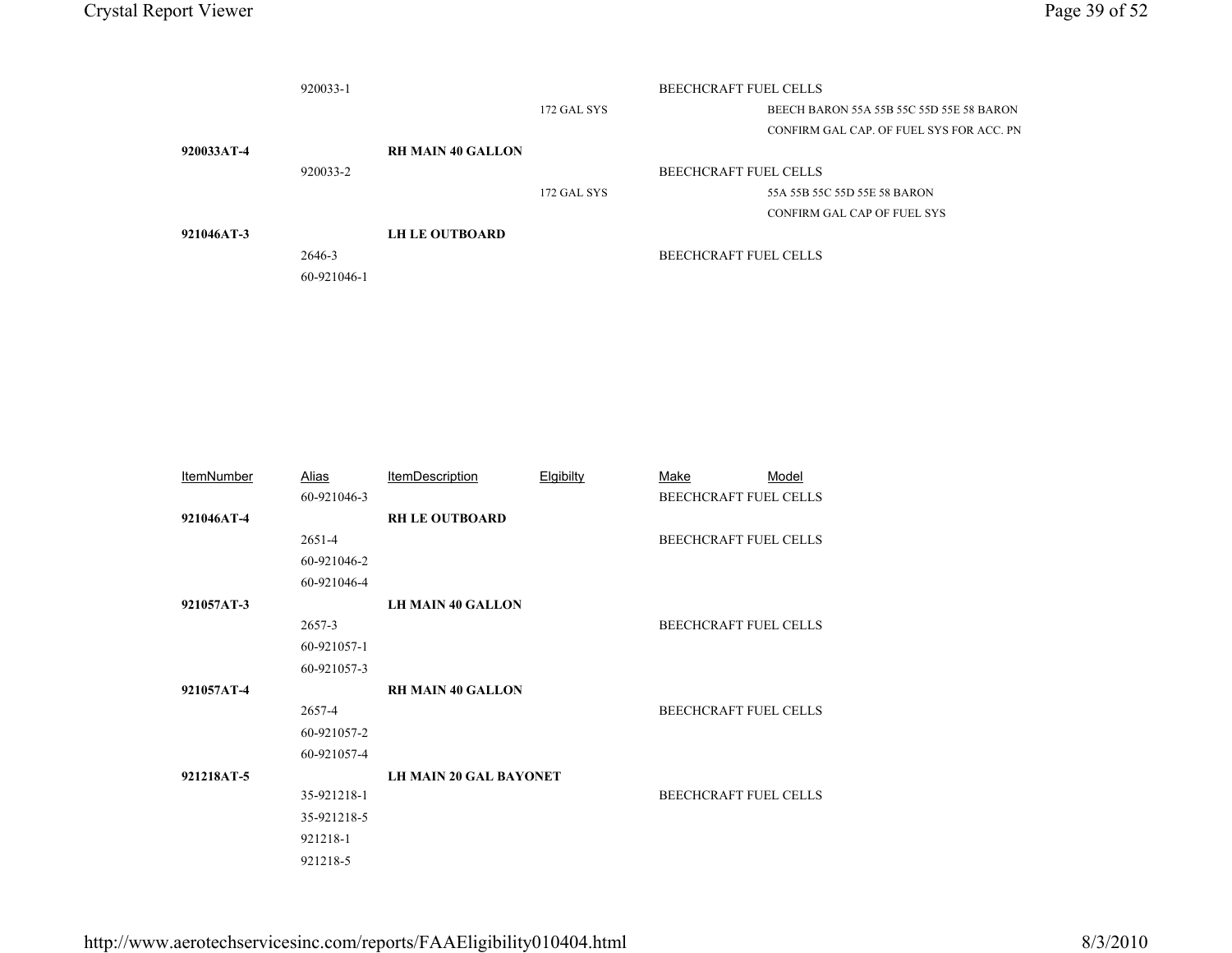| 921218AT-6  |                | <b>RH MAIN 20 GAL BAYONET</b> |            |                       |
|-------------|----------------|-------------------------------|------------|-----------------------|
|             | 35-921218-10   |                               |            | BEECHCRAFT FUEL CELLS |
|             |                |                               | D3539-5725 | 35 36                 |
|             | 35-921218-6    |                               |            |                       |
|             |                |                               | D3539-5725 | 35 36                 |
|             | 921218-10      |                               |            |                       |
|             |                |                               | D3539-5725 | 35 36                 |
|             | 921218-6       |                               |            |                       |
|             |                |                               | D3539-5725 | 35 36                 |
| 921507AT-15 |                | <b>LH MAIN 25 GAL</b>         |            |                       |
|             |                |                               |            | BEECHCRAFT FUEL CELLS |
| 921507AT-16 |                | <b>RH MAIN 25 GAL</b>         |            |                       |
|             |                |                               |            | BEECHCRAFT FUEL CELLS |
| 921507AT-3  |                | <b>LH MAIN 25 GALLON</b>      |            |                       |
|             | 50-9210507-7   |                               |            | BEECHCRAFT FUEL CELLS |
|             | 50-921507-1    |                               |            |                       |
|             | 50-921507-11   |                               |            |                       |
|             | 50-921507-3    |                               |            |                       |
|             | 50-921507-9    |                               |            |                       |
|             | 50-921507AT-5  |                               |            |                       |
|             | 921507-3       |                               |            |                       |
|             |                |                               |            |                       |
| 921507AT-4  |                | <b>RH MAIN 25 GALLON</b>      |            |                       |
|             | 921507-4       |                               |            | BEECHCRAFT FUEL CELLS |
| 921510AT-13 |                | <b>LH AFT/AUX INBOARD</b>     |            |                       |
|             | 2510-9         |                               |            | BEECHCRAFT FUEL CELLS |
|             | 50-921510-1    |                               |            |                       |
|             | 50-921510-13   |                               |            |                       |
|             | 50-921510-5    |                               |            |                       |
|             | 50-921510-9    |                               |            |                       |
|             | 921510-13      |                               |            |                       |
| 921510AT-14 |                | <b>RH AFT/AUX INBOARD</b>     |            |                       |
|             | 2510-10        |                               |            | BEECHCRAFT FUEL CELLS |
|             | 50-921510AT-10 |                               |            |                       |
|             | 50-921510AT-14 |                               |            |                       |
|             | 50-921510AT-2  |                               |            |                       |
|             | 50-921510AT-6  |                               |            |                       |
|             | 021210AT10     |                               |            |                       |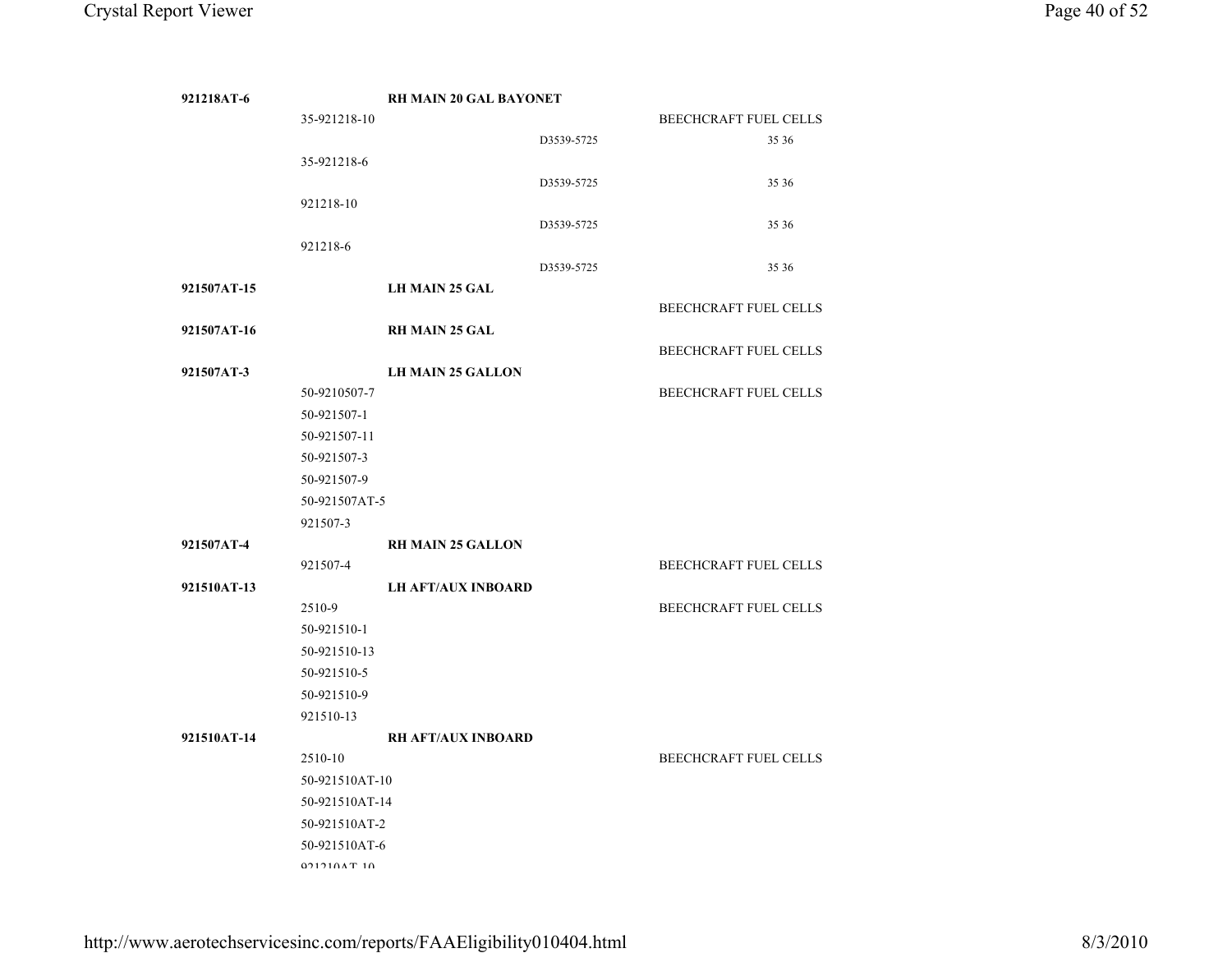921210AT-10 921510-10 921510-14 921510-2

| <b>ItemNumber</b> | Alias              | <b>ItemDescription</b>           | Elgibilty                                 | Make                         | Model                                                         |
|-------------------|--------------------|----------------------------------|-------------------------------------------|------------------------------|---------------------------------------------------------------|
|                   | 921510-6           |                                  |                                           | <b>BEECHCRAFT FUEL CELLS</b> |                                                               |
|                   | 921510AT-14        |                                  |                                           |                              |                                                               |
|                   | 921510AT-2         |                                  |                                           |                              |                                                               |
|                   | 921510AT-6         |                                  |                                           |                              |                                                               |
| 921510AT-16       |                    | <b>RH AFT/AUX OUTBOARD</b>       |                                           |                              |                                                               |
|                   |                    |                                  |                                           | <b>BEECHCRAFT FUEL CELLS</b> |                                                               |
| 921510AT-17       |                    | <b>LH AFT/AUX OUTBOARD</b>       |                                           |                              |                                                               |
|                   |                    |                                  |                                           | BEECHCRAFT FUEL CELLS        |                                                               |
| 921540AT-0        |                    | <b>LH MAIN 20 GALLON W/SNAPS</b> |                                           |                              |                                                               |
|                   | 35-921540          |                                  |                                           | BEECHCRAFT FUEL CELLS        |                                                               |
| 921540AT-1        |                    | <b>RH MAIN 20 GALLON W/SNAPS</b> |                                           |                              |                                                               |
|                   | 35-921540-1        |                                  |                                           | BEECHCRAFT FUEL CELLS        |                                                               |
| 921552AT-12       |                    | <b>RH MAIN 40 GALLON</b>         |                                           |                              |                                                               |
|                   | 35-4000-2 MOD FROM |                                  |                                           | <b>BEECHCRAFT FUEL CELLS</b> |                                                               |
|                   |                    |                                  | LC230-UP LD151-UP                         |                              | 65 A65 80 A80 B80 QUEENAIR 99 90, A90, B90, C90,              |
|                   | 50-921552-10       |                                  |                                           |                              |                                                               |
|                   |                    |                                  | LC230-UP LD151-UP                         |                              | 65 A65 80 A80 B80 QUEENAIR 99 90, A90, B90, C90,              |
|                   | 50-921552-12       |                                  |                                           |                              |                                                               |
|                   |                    |                                  | LC230-UP LD151-UP                         |                              | 65 A65 80 A80 B80 QUEENAIR 99 90, A90, B90, C90,              |
|                   | 50-921552-2        |                                  |                                           |                              |                                                               |
|                   |                    |                                  | LC230-UP LD151-UP                         |                              | 65 A65 80 A80 B80 QUEENAIR 99 90, A90, B90, C90,              |
|                   | 50-921552-4        |                                  |                                           |                              |                                                               |
|                   |                    |                                  | LC230-UP LD151-UP                         |                              | 65 A65 80 A80 B80 QUEENAIR 99 90, A90, B90, C90,              |
|                   | 50-921552-6        |                                  |                                           |                              |                                                               |
|                   |                    |                                  | $1.0220$ $\text{m}$ $\text{m}$ $\text{m}$ |                              | $175.00$ $100.000$ $\Omega$ $IPTY11$ $IQ0.00$ $IQ0.00$ $IQ00$ |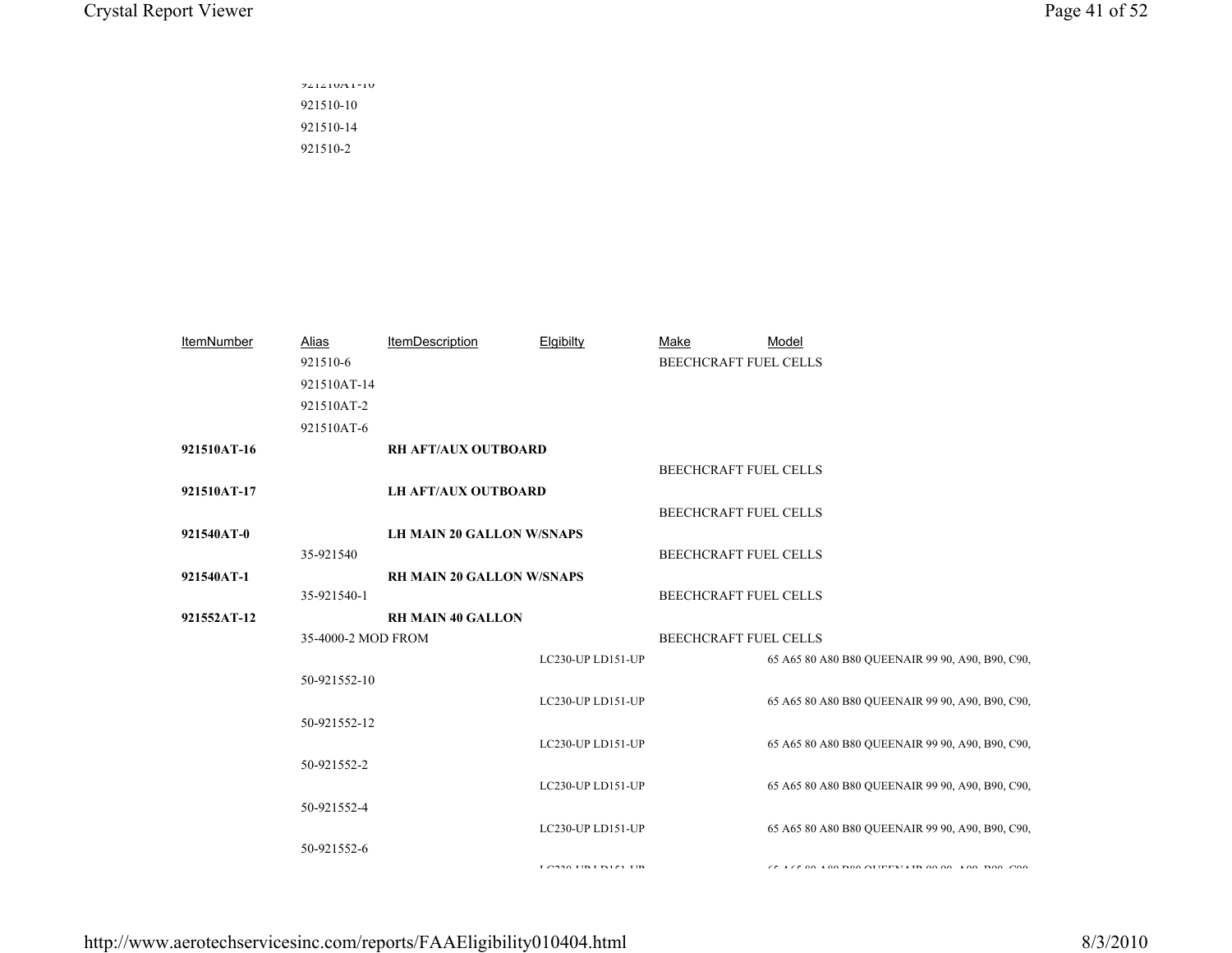|             | 50-921552-8              |                   |                                                  |
|-------------|--------------------------|-------------------|--------------------------------------------------|
|             |                          | LC230-UP LD151-UP | 65 A65 80 A80 B80 QUEENAIR 99 90, A90, B90, C90, |
| 921552AT-7  | <b>LH MAIN 40 GALLON</b> |                   |                                                  |
|             | 35-4000-1 MOD FROM       |                   | BEECHCRAFT FUEL CELLS                            |
|             |                          |                   | 90 A90 B90 C90 C90A E90 F90 99 100 A100 B100     |
|             | 50-921552-1              |                   |                                                  |
|             |                          |                   | 90 A90 B90 C90 C90A E90 F90 99 100 A100 B100     |
|             | 50-921552-11             |                   |                                                  |
|             |                          |                   | 90 A90 B90 C90 C90A E90 F90 99 100 A100 B100     |
|             | 50-921552-3              |                   |                                                  |
|             |                          |                   | 90 A90 B90 C90 C90A E90 F90 99 100 A100 B100     |
|             | 50-921552-5              |                   |                                                  |
|             |                          |                   | 90 A90 B90 C90 C90A E90 F90 99 100 A100 B100     |
|             | 50-921552-7              |                   |                                                  |
|             |                          |                   | 90 A90 B90 C90 C90A E90 F90 99 100 A100 B100     |
|             | 50-921552-9              |                   |                                                  |
|             |                          |                   | 90 A90 B90 C90 C90A E90 F90 99 100 A100 B100     |
| 921554AT-11 | <b>LH OUTBOARD AFT</b>   |                   |                                                  |
|             | 50-921554-1              |                   | BEECHCRAFT FUEL CELLS                            |
|             |                          | $LJ1-UP$          | 65 A65 A65-8200 65-80 A65-80 65A A80-8800 65-B80 |
|             | 50-921554-3              |                   |                                                  |
|             |                          | LJ1-UP            | 65 A65 A65-8200 65-80 A65-80 65A A80-8800 65-B80 |
|             | 50-921554-7              |                   |                                                  |
|             |                          | $LJ1-UP$          | 65 A65 A65-8200 65-80 A65-80 65A A80-8800 65-B80 |
| 921554AT-12 | <b>RH OUTBOARD AFT</b>   |                   |                                                  |
|             | 2554-12                  |                   | <b>BEECHCRAFT FUEL CELLS</b>                     |
|             |                          | LJ1-UP            | 65 A65 A65-8200 65-80 A65-80 65A A80-8800 65-B80 |
|             | 50-921554-1              |                   |                                                  |
|             |                          | $LJ1-UP$          | 65 A65 A65-8200 65-80 A65-80 65A A80-8800 65-B80 |
|             | 50-921554-12             |                   |                                                  |
|             |                          | LJ1-UP            | 65 A65 A65-8200 65-80 A65-80 65A A80-8800 65-B80 |
|             | 50-921554-7              |                   |                                                  |
|             |                          | $LJI-UP$          | 65 A65 A65-8200 65-80 A65-80 65A A80-8800 65-B80 |
| 95-920011-6 | <b>Beech Fuel Cell</b>   |                   |                                                  |

LC230-UP LD151-UP

05 A65 80 A80 B80 QUEENAIR 99 90, A90, B90, C90,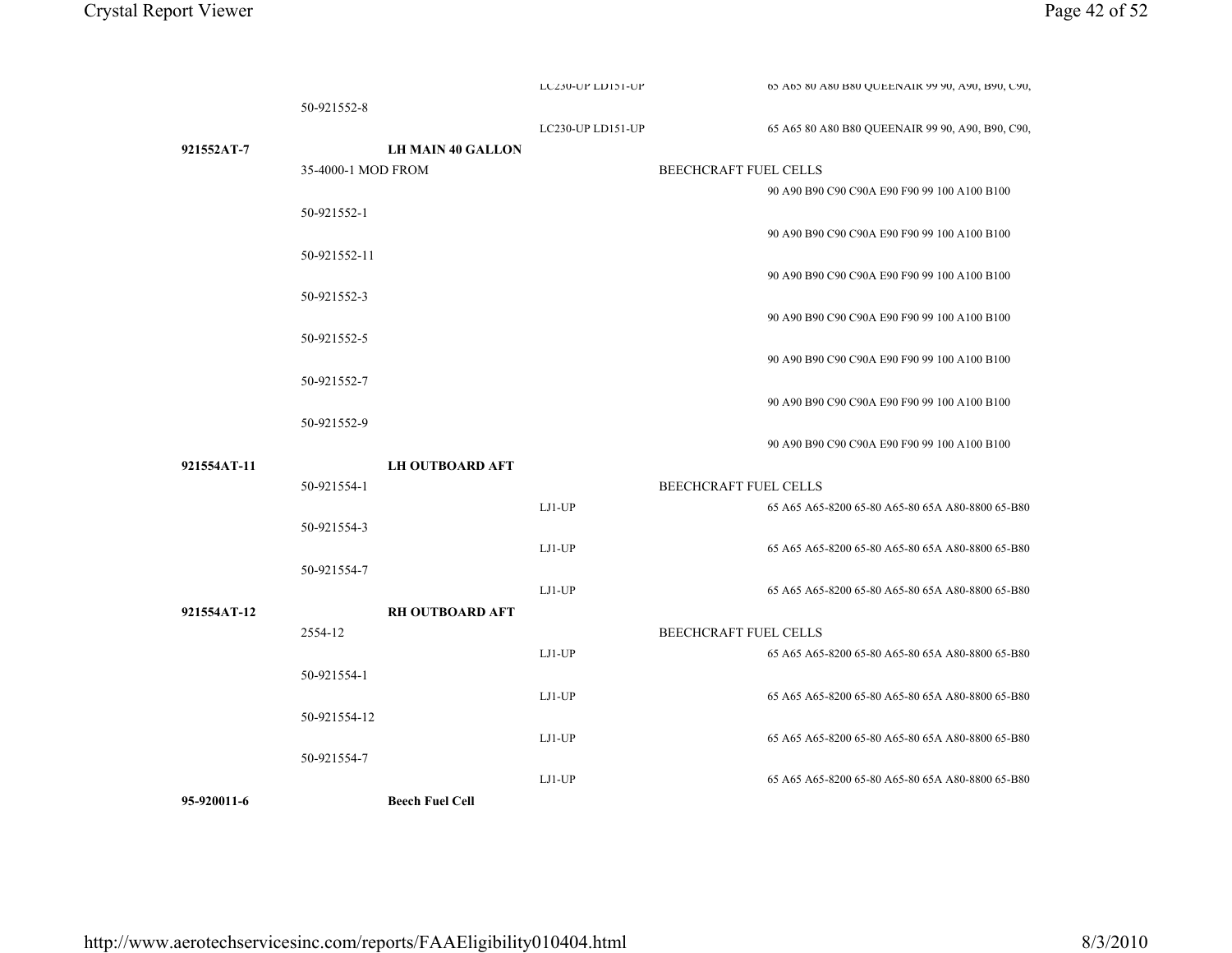| <b>ItemNumber</b> | Alias      | <b>ItemDescription</b>                | Elgibilty       | Make<br><b>BEECHCRAFT FUEL CELLS</b> | Model    |
|-------------------|------------|---------------------------------------|-----------------|--------------------------------------|----------|
| 97990AT-02        |            | ${\bf L}{\bf H}$                      |                 |                                      |          |
|                   | 97990-02   |                                       |                 | PIPER FUEL CELLS                     |          |
|                   |            |                                       | PA 36 BRAVE ALL |                                      | PA36-285 |
| 97990AT-03        |            | <b>RH</b>                             |                 |                                      |          |
|                   | 97990-03   |                                       |                 | PIPER FUEL CELLS                     |          |
| 980050AT-501      |            | <b>MAIN</b>                           |                 |                                      |          |
|                   | 980050-501 |                                       |                 | <b>AEROSTAR FUEL CELLS</b>           |          |
|                   | FCE-53583  |                                       |                 |                                      |          |
| 9900072-1         |            | <b>1 FUSELAGE SELFSEALING/BLADDER</b> |                 |                                      |          |
|                   | 4016176-3  |                                       |                 | T-37 AND A-37                        |          |
|                   | FCD47944   |                                       |                 |                                      |          |
| 9900072-10        |            | <b>5 RH OUTBD INTER SELFSEALING/B</b> |                 |                                      |          |
|                   | 4026097-2  |                                       |                 | T-37 AND A-37                        |          |
|                   | FCD48560   |                                       |                 |                                      |          |
| 9900072-11        |            | <b>6 LH 4 SELFSEALING/BLADDER A-3</b> |                 |                                      |          |
|                   | 4026098-1  |                                       |                 | T-37 AND A-37                        |          |
|                   | FCD48555   |                                       |                 |                                      |          |
| 9900072-12        |            | <b>6 RH 4 SELFSEALING/BLADDER A-3</b> |                 |                                      |          |
|                   | 4026098-2  |                                       |                 | T-37 AND A-37                        |          |
|                   | FCD48556   |                                       |                 |                                      |          |
| 9900072-13        |            | <b>7 LH OUTBD SELFSEALING/BLADDE</b>  |                 |                                      |          |
|                   | 4026099-1  |                                       |                 | T-37 AND A-37                        |          |
|                   | FCD48561   |                                       |                 |                                      |          |
| 9900072-14        |            | <b>7 RH OUTBD SELFSEALING/BLADDE</b>  |                 |                                      |          |
|                   | 4026099-2  |                                       |                 | T-37 AND A-37                        |          |
|                   | FCD48562   |                                       |                 |                                      |          |
| 9900072-3         |            | 2 LH OUTBD L.E. SELFSEALING/BL        |                 |                                      |          |
|                   | 4026104-1  |                                       |                 | T-37 AND A-37                        |          |
|                   | FCD48553   |                                       |                 |                                      |          |
| 9900072-4         |            | 2 RH OIITRD L E SELFSEALING/RL        |                 |                                      |          |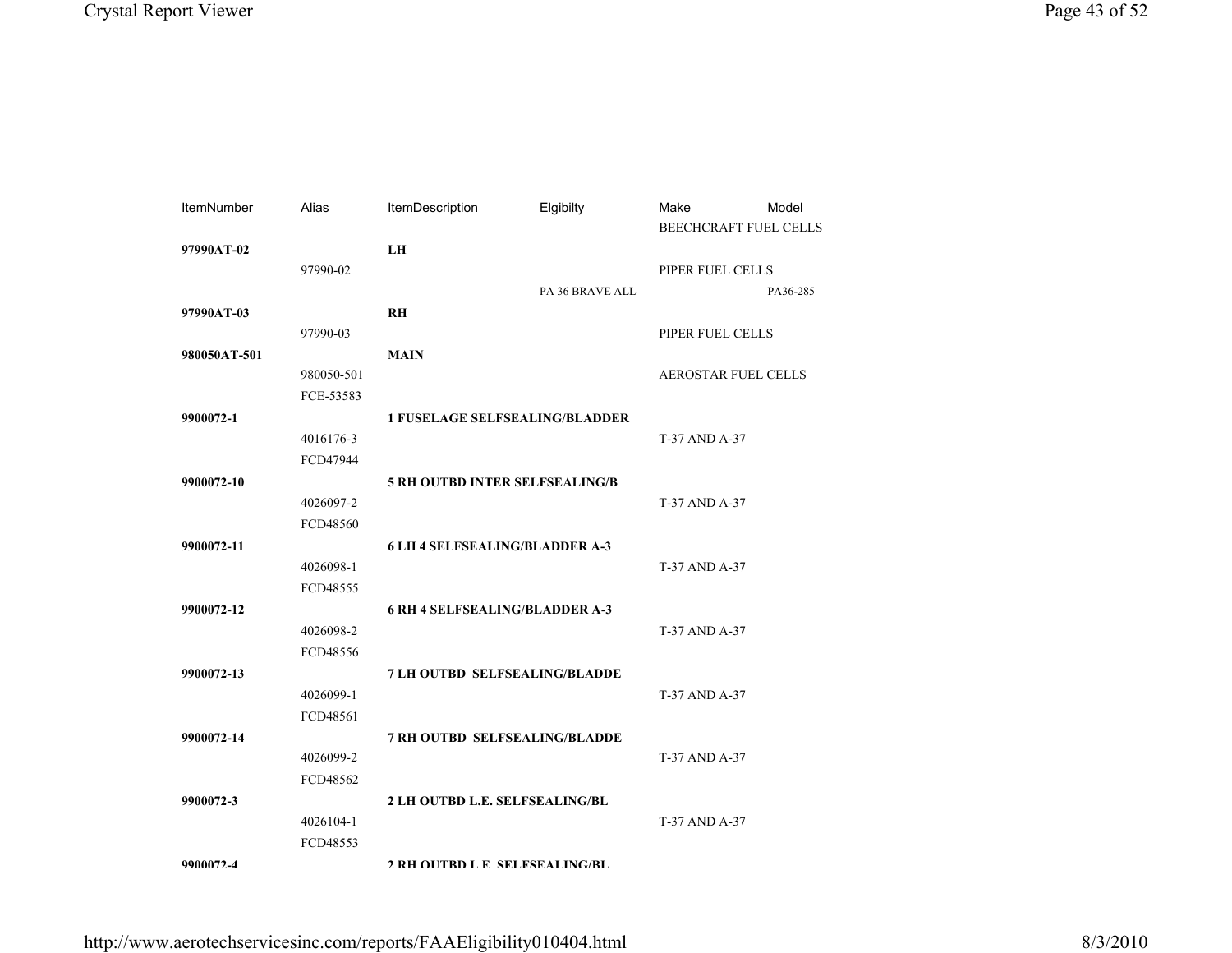|             | 4026104-2  |                                       | T-37 AND A-37            |
|-------------|------------|---------------------------------------|--------------------------|
|             | FCD48554   |                                       |                          |
| 9900072-5   |            | <b>3 LH INBD L.E. SELFSEALING/BLA</b> |                          |
|             | 4026105-1  |                                       | T-37 AND A-37            |
|             | FCD48551   |                                       |                          |
| 9900072-6   |            | 3 RH INBD L.E. SELFSEALING/BLA        |                          |
|             | 4026105-2  |                                       | T-37 AND A-37            |
|             | FCD48552   |                                       |                          |
| 9900072-7   |            | <b>4 LH INBD INTER SELFSEALING/BL</b> |                          |
|             | 4026096-1  |                                       | T-37 AND A-37            |
|             | FCD48557   |                                       |                          |
| 9900072-8   |            | <b>4 RH INBD INTER SELFSEALING/BL</b> |                          |
|             | 4026096-2  |                                       | T-37 AND A-37            |
|             | FCD48558   |                                       |                          |
| 9900072-9   |            | <b>5 LH OUTBD INTER SELFSEALING/B</b> |                          |
|             | 4026097-1  |                                       | T-37 AND A-37            |
|             | FCD48559   |                                       |                          |
| 9910023AT-3 |            | <b>LH LOCKER</b>                      |                          |
|             | 99100023-3 |                                       | <b>CESSNA FUEL CELLS</b> |
|             | 9910023-3  |                                       |                          |
|             | 9923-3     |                                       |                          |
| 9910023AT-4 |            | <b>RH LOCKER</b>                      |                          |
|             | 9910023-4  |                                       | <b>CESSNA FUEL CELLS</b> |
| 9910027AT-1 |            | <b>LH LOCKER</b>                      |                          |
|             | 9910027-1  |                                       | <b>CESSNA FUEL CELLS</b> |
|             | 9927-1     |                                       |                          |
| 9910027AT-2 |            | <b>RH LOCKER</b>                      |                          |
|             |            |                                       |                          |
|             |            |                                       |                          |
|             |            |                                       |                          |
|             |            |                                       |                          |

**ItemNumber**  AliasItemDescription Elgibilty Make Model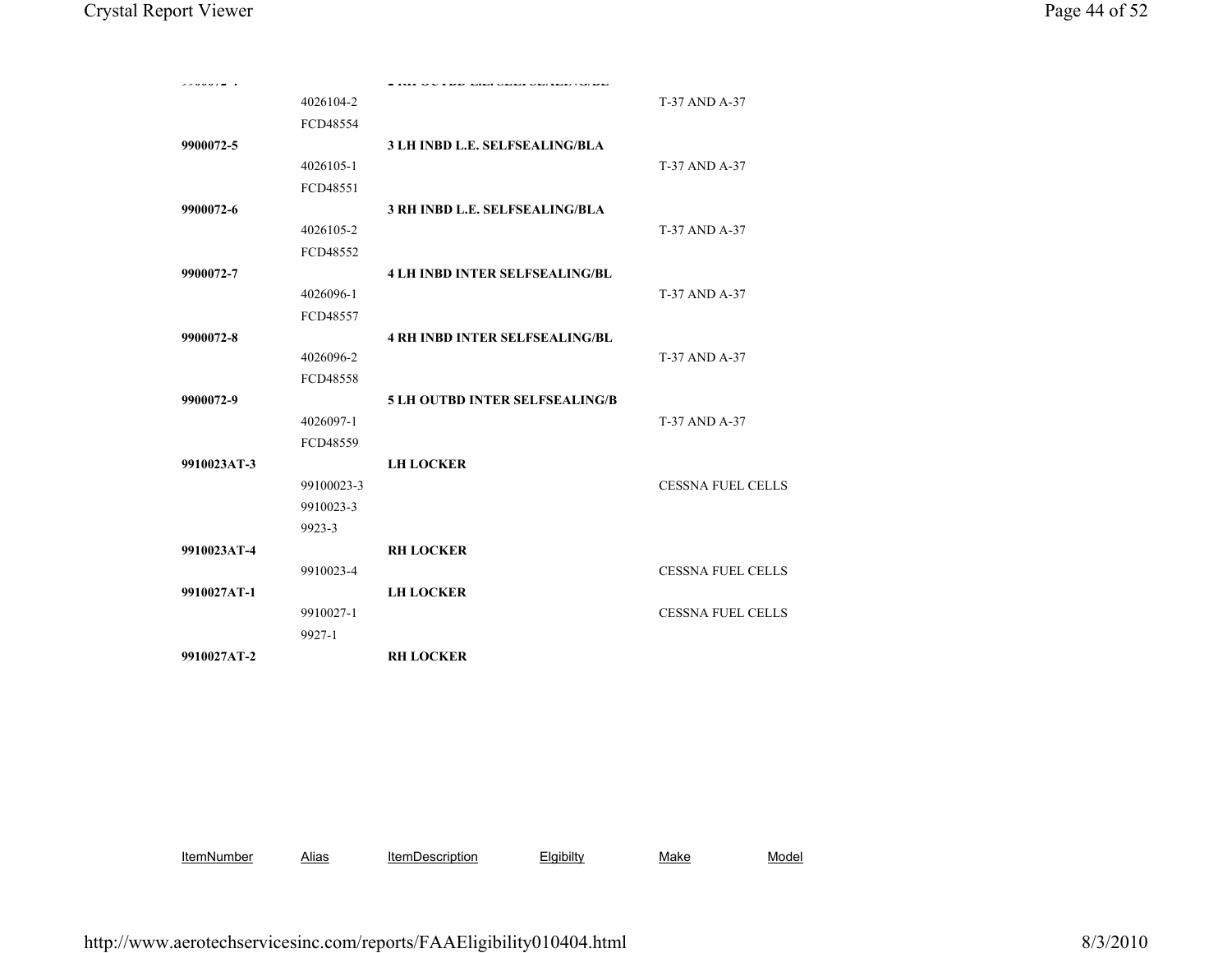|           | 9910027-2       |                                |            | <b>CESSNA FUEL CELLS</b>  |
|-----------|-----------------|--------------------------------|------------|---------------------------|
|           | 9927-2          |                                |            |                           |
| 9910241-1 |                 | (337) LH LOCKER (NON-CERTIFICA |            |                           |
|           | 9910241-1       |                                |            | <b>CESSNA FUEL CELLS</b>  |
|           | 9910241-3       |                                |            |                           |
| 9910241-4 |                 | (337) RH LOCKER (NON-CERTIFICA |            |                           |
|           |                 |                                |            | <b>CESSNA FUEL CELLS</b>  |
| 9910304-1 |                 | (337) LH LOCKER                |            |                           |
|           |                 |                                |            | <b>CESSNA FUEL CELLS</b>  |
| 9910304-2 |                 | (337) RH LOCKER                |            |                           |
|           |                 |                                |            | <b>CESSNA FUEL CELLS</b>  |
| 9910304-3 |                 | $(337)$ LH                     |            |                           |
|           |                 |                                |            | <b>CESSNA FUEL CELLS</b>  |
| AT204-501 |                 | <b>LOWER CENTER</b>            |            |                           |
|           | 2F1-6-31258-505 |                                |            | AERO COMMANDER FUEL CELLS |
|           | 5630204-501     |                                |            |                           |
|           | 5630204-503     |                                |            |                           |
| AT296-1   |                 | <b>LH AFT INBOARD AUX</b>      |            |                           |
|           | $296-1$         |                                |            | AERO COMMANDER FUEL CELLS |
|           |                 |                                | ALL        | <b>AERO COMMANDER</b>     |
|           | 2F1-6-37573-5   |                                |            |                           |
|           |                 |                                | <b>ALL</b> | <b>AERO COMMANDER</b>     |
|           | 630296-1        |                                |            |                           |
|           |                 |                                | ALL        | <b>AERO COMMANDER</b>     |
|           | 630296-503      |                                |            |                           |
|           |                 |                                | ALL        | <b>AERO COMMANDER</b>     |
| AT296-2   |                 | <b>RH AFT INBOARD AUX</b>      |            |                           |
|           | 296-2           |                                |            | AERO COMMANDER FUEL CELLS |
|           |                 |                                | ALL        | <b>AERO COMMANDER</b>     |
|           | 2F1-6-37573-6   |                                |            |                           |
|           |                 |                                | ALL        | <b>AERO COMMANDER</b>     |
|           | 630296-2        |                                |            |                           |
|           |                 |                                | ALL        | <b>AERO COMMANDER</b>     |
|           | 630296-504      |                                |            |                           |
|           |                 |                                | ALL        | <b>AERO COMMANDER</b>     |
| AT307-1   |                 | <b>LH SMALL INBOARD AFT</b>    |            |                           |
|           | 2F1-6-37540-5   |                                |            | AERO COMMANDER FUEL CELLS |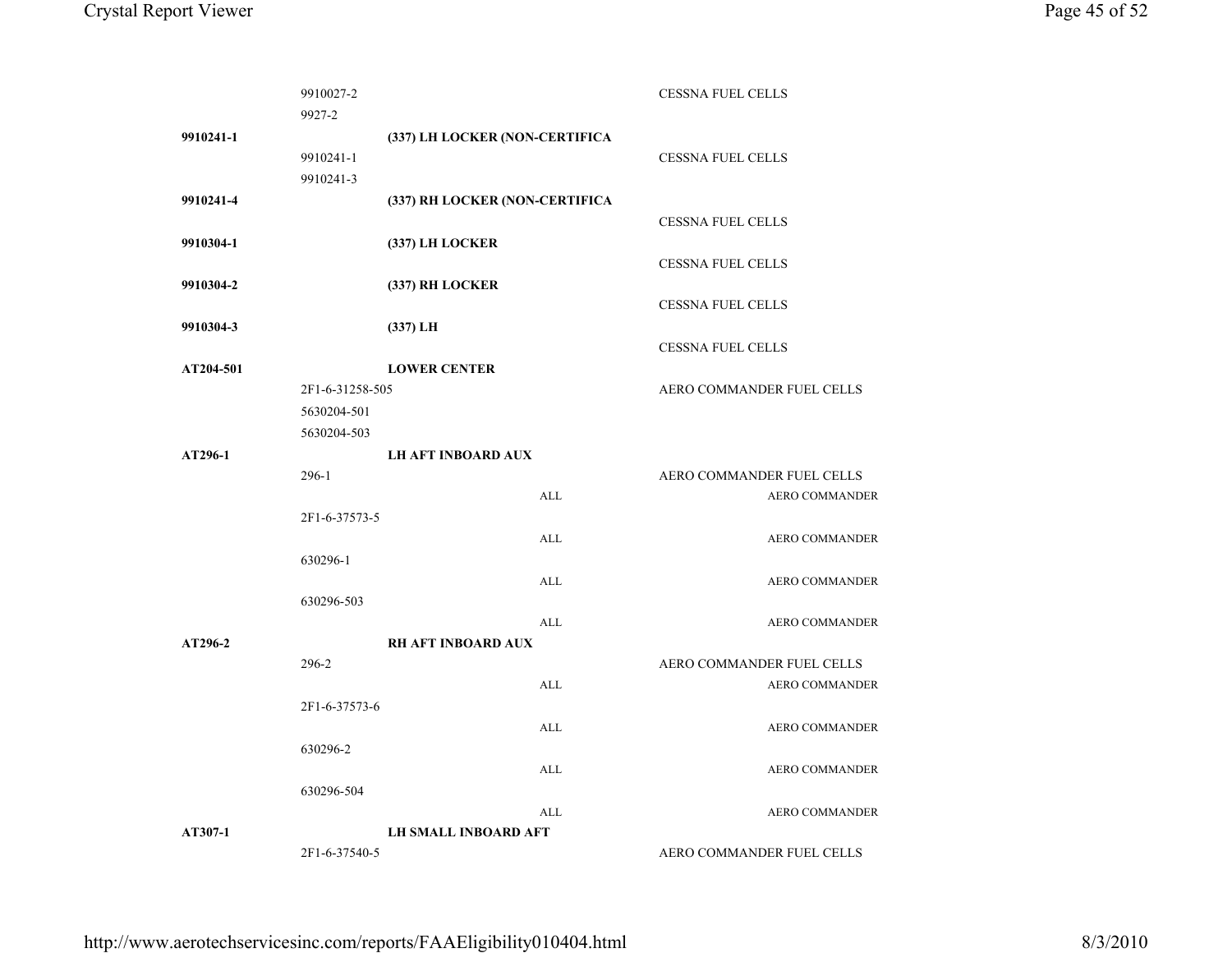|                   | 5630307-1<br>5630307-501 |                              |              |      |                                                 |
|-------------------|--------------------------|------------------------------|--------------|------|-------------------------------------------------|
| AT307-2           |                          | RH SMALL INBOARD AFT         |              |      |                                                 |
|                   | 2F1-6-37540-6            |                              |              |      | AERO COMMANDER FUEL CELLS                       |
|                   | $307 - 2$                |                              |              |      |                                                 |
|                   | 5630307-2                |                              |              |      |                                                 |
|                   | 5630307-502              |                              |              |      |                                                 |
| AT308-1           |                          | <b>LH SMALL INBD FORWARD</b> |              |      |                                                 |
|                   | 2F1-6-37539-5            |                              |              |      | AERO COMMANDER FUEL CELLS                       |
|                   | $308-1$                  |                              |              |      |                                                 |
|                   | 630308-1                 |                              |              |      |                                                 |
|                   | 630308-501               |                              |              |      |                                                 |
| AT308-2           |                          | RH SMALL INBD FORWARD        |              |      |                                                 |
|                   | 2F1-6-37539-6<br>308-2   |                              |              |      | AERO COMMANDER FUEL CELLS                       |
|                   | 5630308-2                |                              |              |      |                                                 |
|                   | 5630308-502              |                              |              |      |                                                 |
| AT60-501          | and in                   | <b>LH INBOARD FORWARD</b>    |              |      |                                                 |
|                   | 2F1-6-37539-5            |                              |              |      | AERO COMMANDER FUEL CELLS                       |
|                   |                          |                              | ALL          |      | 500 500A 500B 500U 560A 560E 560F 680 680E 680F |
|                   | 60-501                   |                              |              |      |                                                 |
|                   |                          |                              |              |      |                                                 |
|                   |                          |                              |              |      |                                                 |
|                   |                          |                              |              |      |                                                 |
|                   |                          |                              |              |      |                                                 |
|                   |                          |                              |              |      |                                                 |
|                   |                          |                              |              |      |                                                 |
|                   |                          |                              |              |      |                                                 |
|                   |                          |                              |              |      |                                                 |
| <b>ItemNumber</b> | Alias                    | <b>ItemDescription</b>       | Elgibilty    | Make | Model                                           |
|                   |                          |                              | $\mbox{ALL}$ |      | 500 500A 500B 500U 560A 560E 560F 680 680E 680F |
|                   | 630060-501               |                              |              |      |                                                 |
|                   |                          |                              | <b>ALL</b>   |      | 500 500A 500B 500U 560A 560E 560F 680 680E 680F |
|                   | 630060-511               |                              |              |      |                                                 |

ALL

**RH INBOARD FORWARD**

 $2E1 6 21256 506$ 

**AT60-502**

500 500A 500B 500U 560A 560E 560F 680 680E 680F

A EDO COMMANDED ELIEL CELLS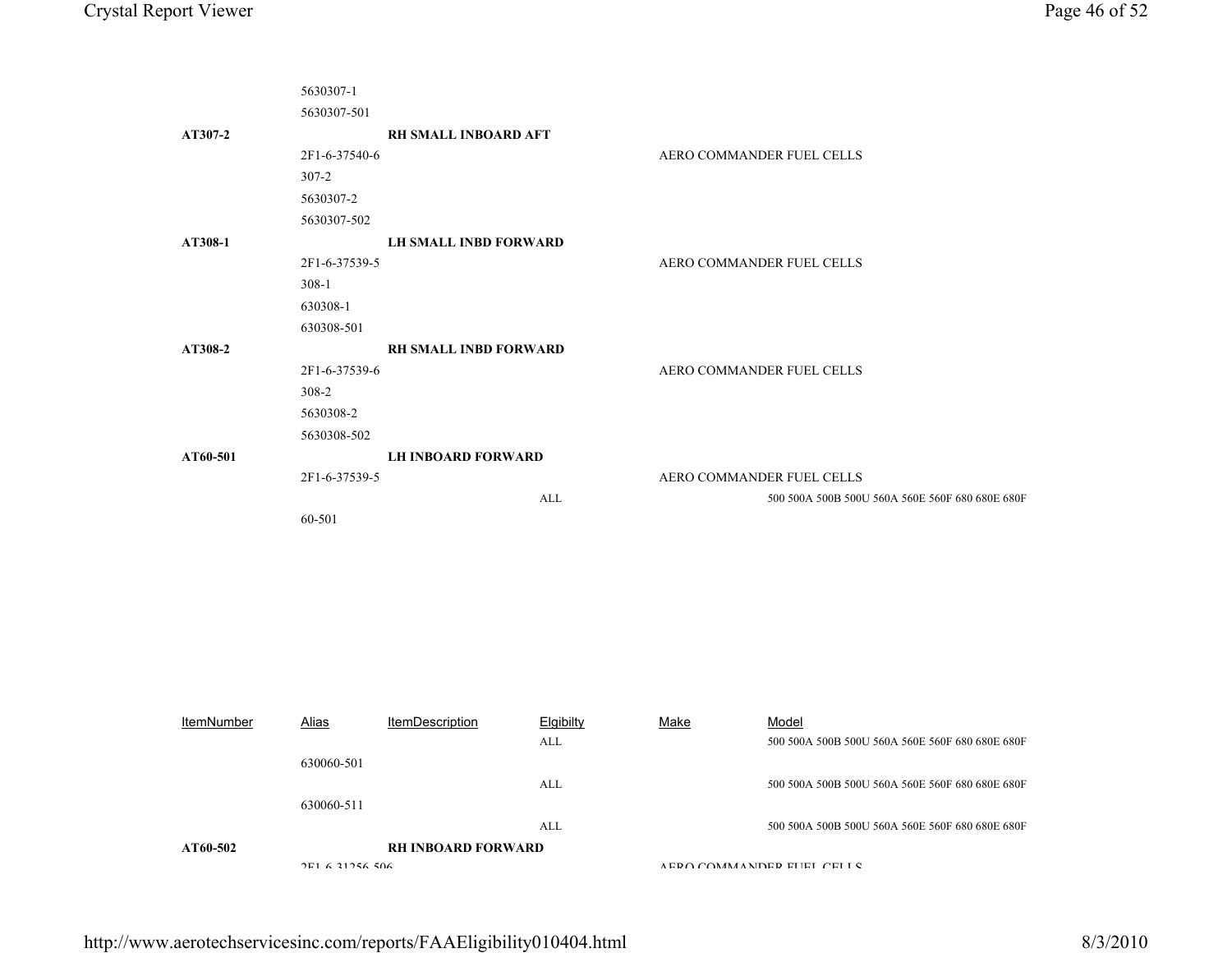|          | ZF1-0-J1ZJ0-JUU              |            | AERO COMINIANDER FUEL CELLO                      |  |
|----------|------------------------------|------------|--------------------------------------------------|--|
|          |                              | ALL        | 500 500A 500B 500U 560A 560E 560F 680 680E 680F( |  |
|          | 5630060-502                  |            |                                                  |  |
|          |                              | ALL        | 500 500A 500B 500U 560A 560E 560F 680 680E 680F( |  |
|          | 60-502                       |            |                                                  |  |
|          |                              | ALL        | 500 500A 500B 500U 560A 560E 560F 680 680E 680F( |  |
|          | 630060-502                   |            |                                                  |  |
|          |                              | ALL        | 500 500A 500B 500U 560A 560E 560F 680 680E 680F( |  |
|          | 630060-512                   |            |                                                  |  |
|          |                              | <b>ALL</b> | 500 500A 500B 500U 560A 560E 560F 680 680E 680F( |  |
| AT60-507 | <b>LH LARGE INBD FORWARD</b> |            |                                                  |  |
|          | 2F1-6-31258-513              |            | AERO COMMANDER FUEL CELLS                        |  |
|          |                              | ALL        | 685 690 690A 690B                                |  |
|          |                              |            | 500,500A,500B, 500U,                             |  |
|          |                              |            | 560A, 560E, 560F,                                |  |
|          |                              |            | 680,680E,680F,680(P)                             |  |
|          | 630060-507                   |            |                                                  |  |
|          |                              | ALL        | 685 690 690A 690B                                |  |
|          |                              |            | 500,500A,500B, 500U,                             |  |
|          |                              |            | 560A, 560E, 560F,                                |  |
|          |                              |            | 680,680E,680F,680(P)                             |  |
|          | 630060-509                   |            |                                                  |  |
|          |                              | ALL        | 685 690 690A 690B                                |  |
|          |                              |            | 500,500A,500B, 500U,                             |  |
|          |                              |            | 560A, 560E, 560F,                                |  |
|          |                              |            | 680,680E,680F,680(P)                             |  |
| AT60-508 | <b>RH LARGE INBD FORWARD</b> |            |                                                  |  |
|          | 2F1-6-31258-514              |            | AERO COMMANDER FUEL CELLS                        |  |
|          | 630060-508                   |            |                                                  |  |
|          | 630060-510                   |            |                                                  |  |
| AT61-501 | <b>LH INBOARD AFT</b>        |            |                                                  |  |
|          | 2F1-6-30437-505              |            | AERO COMMANDER FUEL CELLS                        |  |
|          | 61-501                       |            |                                                  |  |
|          | 630061-501                   |            |                                                  |  |
|          | 630061-511                   |            |                                                  |  |
| AT61-502 | <b>RH INBOARD AFT</b>        |            |                                                  |  |
|          | 2F1-6-30437-506              |            | AERO COMMANDER FUEL CELLS                        |  |
|          | 5630061-502                  |            |                                                  |  |
|          |                              |            |                                                  |  |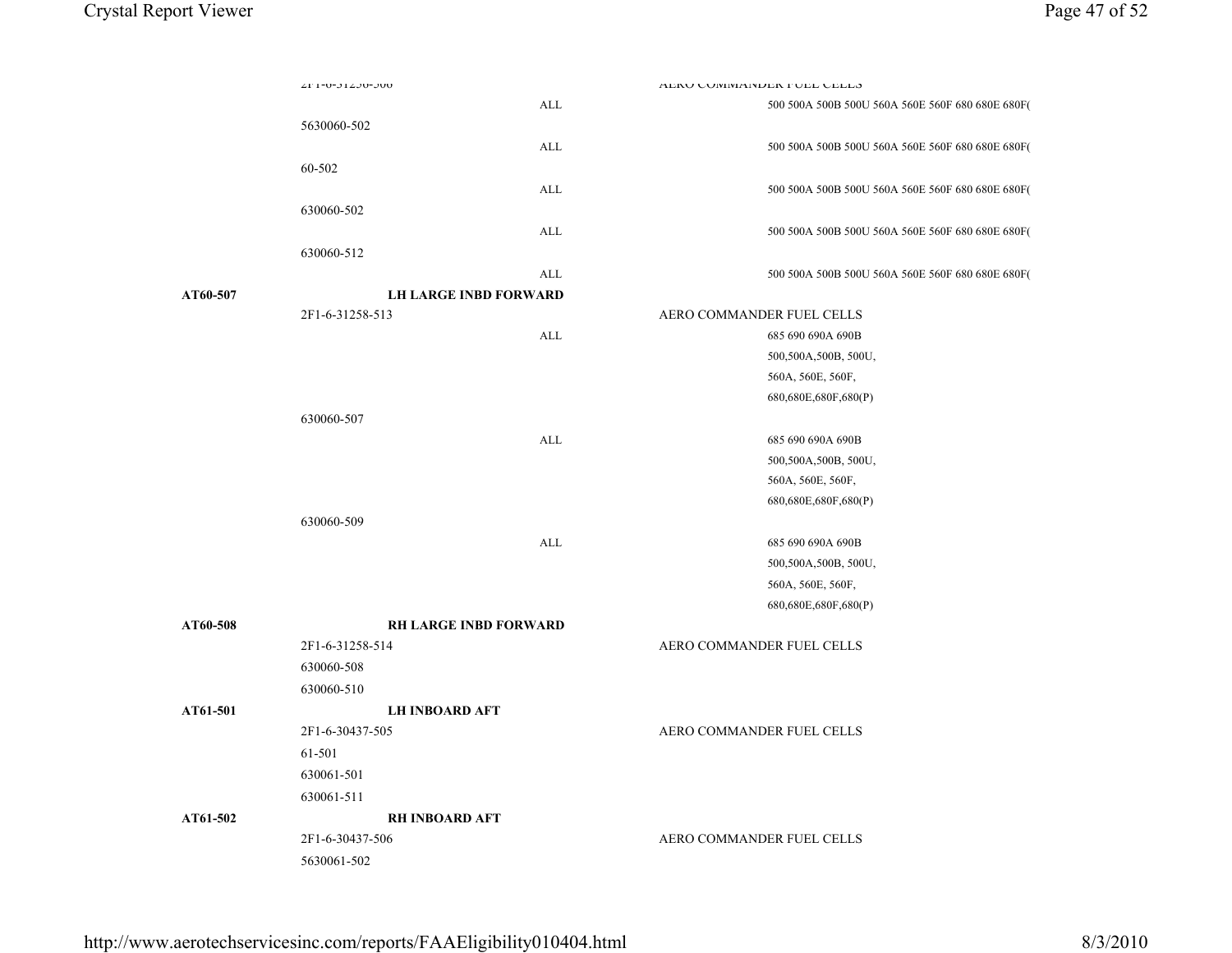|                   | 630061-502          |                             |           |                           |                                                 |
|-------------------|---------------------|-----------------------------|-----------|---------------------------|-------------------------------------------------|
|                   | 630061-512          |                             |           |                           |                                                 |
| AT61-507          |                     | <b>LH LARGE INBOARD AFT</b> |           |                           |                                                 |
|                   | 2-F1-6-30437-513    |                             |           |                           | AERO COMMANDER FUEL CELLS                       |
|                   | 630061-507          |                             |           |                           |                                                 |
|                   | 630061-509          |                             |           |                           |                                                 |
| AT61-508          |                     | <b>RH LARGE INBOARD AFT</b> |           |                           |                                                 |
|                   | 2F1-6-30437-514     |                             |           | AERO COMMANDER FUEL CELLS |                                                 |
|                   | 5630061-508/-510    |                             |           |                           |                                                 |
|                   | 630061-508          |                             |           |                           |                                                 |
|                   | 630061-510          |                             |           |                           |                                                 |
| AT62-507          | <b>UPPER CENTER</b> |                             |           |                           |                                                 |
|                   | 2F1-6-31405-513     |                             |           |                           | AERO COMMANDER FUEL CELLS                       |
|                   |                     |                             | ALL       |                           | 500 500A 500B 500S 500U 560A 560E 560F 680 680E |
|                   |                     |                             |           |                           | 680F 680FL 680FL(P) 680T 680V 680W 681 685 690  |
|                   |                     |                             |           |                           |                                                 |
|                   |                     |                             |           |                           |                                                 |
|                   |                     |                             |           |                           |                                                 |
|                   |                     |                             |           |                           |                                                 |
|                   |                     |                             |           |                           |                                                 |
|                   |                     |                             |           |                           |                                                 |
|                   |                     |                             |           |                           |                                                 |
| <b>ItemNumber</b> | Alias               | <b>ItemDescription</b>      | Elgibilty | Make                      | Model                                           |
|                   | 630062-507          |                             |           |                           | AERO COMMANDER FUEL CELLS                       |
|                   |                     |                             | ALL       |                           | 500 500A 500B 500S 500U 560A 560E 560F 680 680E |
|                   |                     |                             |           |                           | 680F 680FL 680FL(P) 680T 680V 680W 681 685 690  |
|                   | 630062-511          |                             |           |                           |                                                 |
|                   |                     |                             | ALL       |                           | 500 500A 500B 500S 500U 560A 560E 560F 680 680E |
|                   |                     |                             |           |                           | 680F 680FL 680FL(P) 680T 680V 680W 681 685 690  |
| AT62-511          |                     | <b>CENTER</b>               |           |                           |                                                 |
|                   |                     |                             |           |                           | AERO COMMANDER FUEL CELLS                       |
| AT63-501          |                     | <b>LH OUTBOARD FORWARD</b>  |           |                           |                                                 |
|                   | 2F1-6-31406-505     |                             |           |                           | AERO COMMANDER FUEL CELLS                       |
|                   | 63-501              |                             |           |                           |                                                 |
|                   | 630062-501          |                             |           |                           |                                                 |
|                   | 630062-511          |                             |           |                           |                                                 |
|                   |                     |                             |           |                           |                                                 |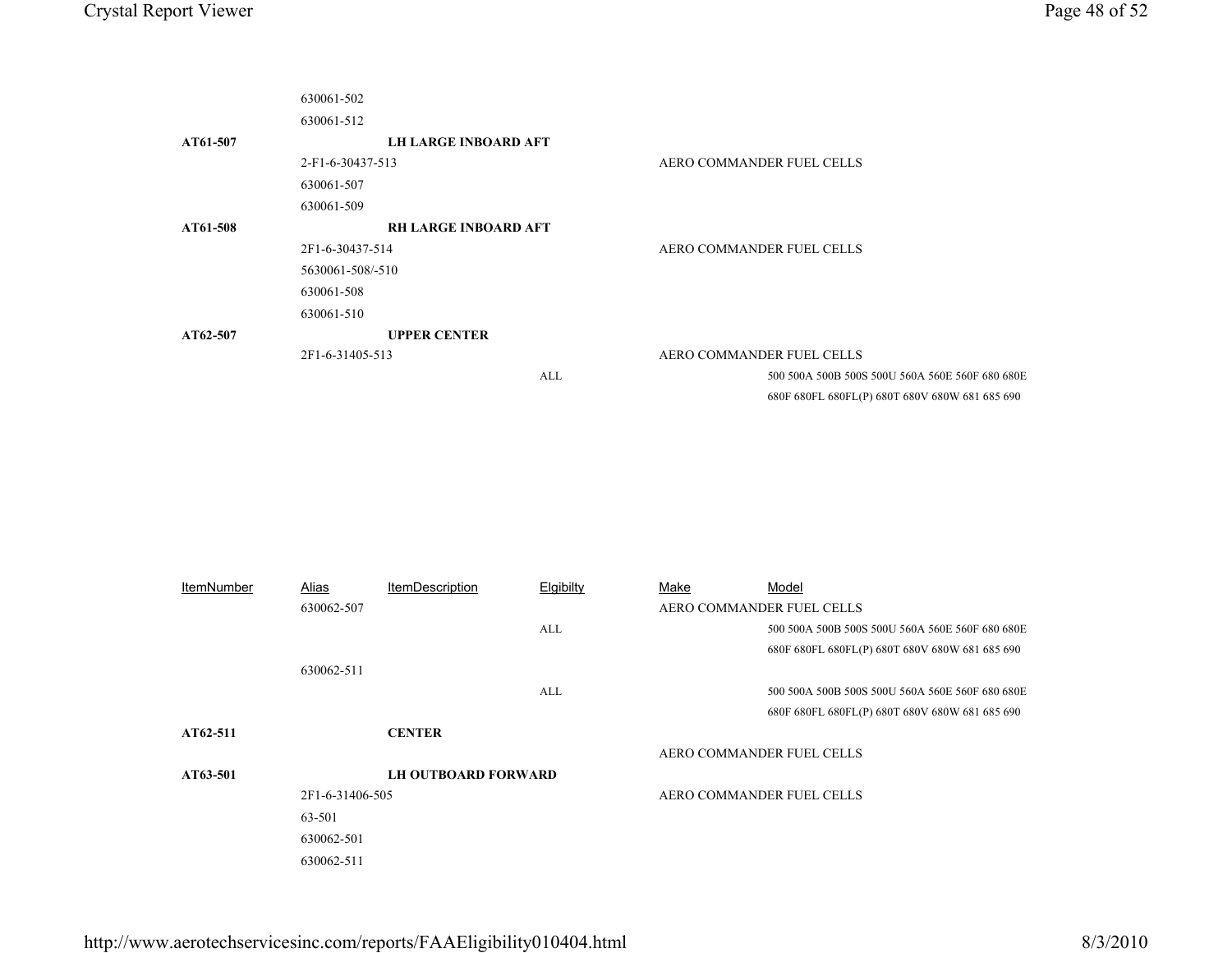| AT63-502 | <b>RH OUTBOARD FORWARD</b> |                           |
|----------|----------------------------|---------------------------|
|          | 2F1-6-31406-506            | AERO COMMANDER FUEL CELLS |
|          | 63-502                     |                           |
|          | 630063-502                 |                           |
|          | 630063-512                 |                           |
| AT63-507 | <b>LH OUTBOARD FORWARD</b> |                           |
|          | 2F1-6-31406-513            | AERO COMMANDER FUEL CELLS |
|          | 630063-507                 |                           |
|          | 630063-509                 |                           |
| AT63-508 | <b>RH OUTBOARD FORWARD</b> |                           |
|          | 2F1-6-31406-514            | AERO COMMANDER FUEL CELLS |
|          | 63-508                     |                           |
|          | 630063-508                 |                           |
|          | 630063-510                 |                           |
| AT64-501 | <b>LH OUTBOARD AFT</b>     |                           |
|          | 2F1-6-30364-515            | AERO COMMANDER FUEL CELLS |
|          | 630064-501                 |                           |
|          | 630064-515                 |                           |
| AT64-502 | <b>RH OUTBOARD AFT</b>     |                           |
|          | 2F1-6-30364-516            | AERO COMMANDER FUEL CELLS |
|          | 630064-502                 |                           |
|          | 630064-516                 |                           |
|          | 64-502                     |                           |
| AT64-507 | <b>LH OUTBOARD AFT</b>     |                           |
|          | 2F1-6-30364-517            | AERO COMMANDER FUEL CELLS |
|          | 630064-507                 |                           |
|          | 630064-511                 |                           |
|          | 64-507                     |                           |
| AT64-508 | <b>RH OUTBOARD AFT</b>     |                           |
|          | 2F1-6-30364-518            | AERO COMMANDER FUEL CELLS |
|          | 630064-508                 |                           |
|          | 630064-512                 |                           |
|          | 64-508                     |                           |
| AT64-509 | <b>LH OUTBOARD AFT</b>     |                           |
|          | 2F1-30364-513              | AERO COMMANDER FUEL CELLS |
|          | 630064-509                 |                           |
|          | *********                  |                           |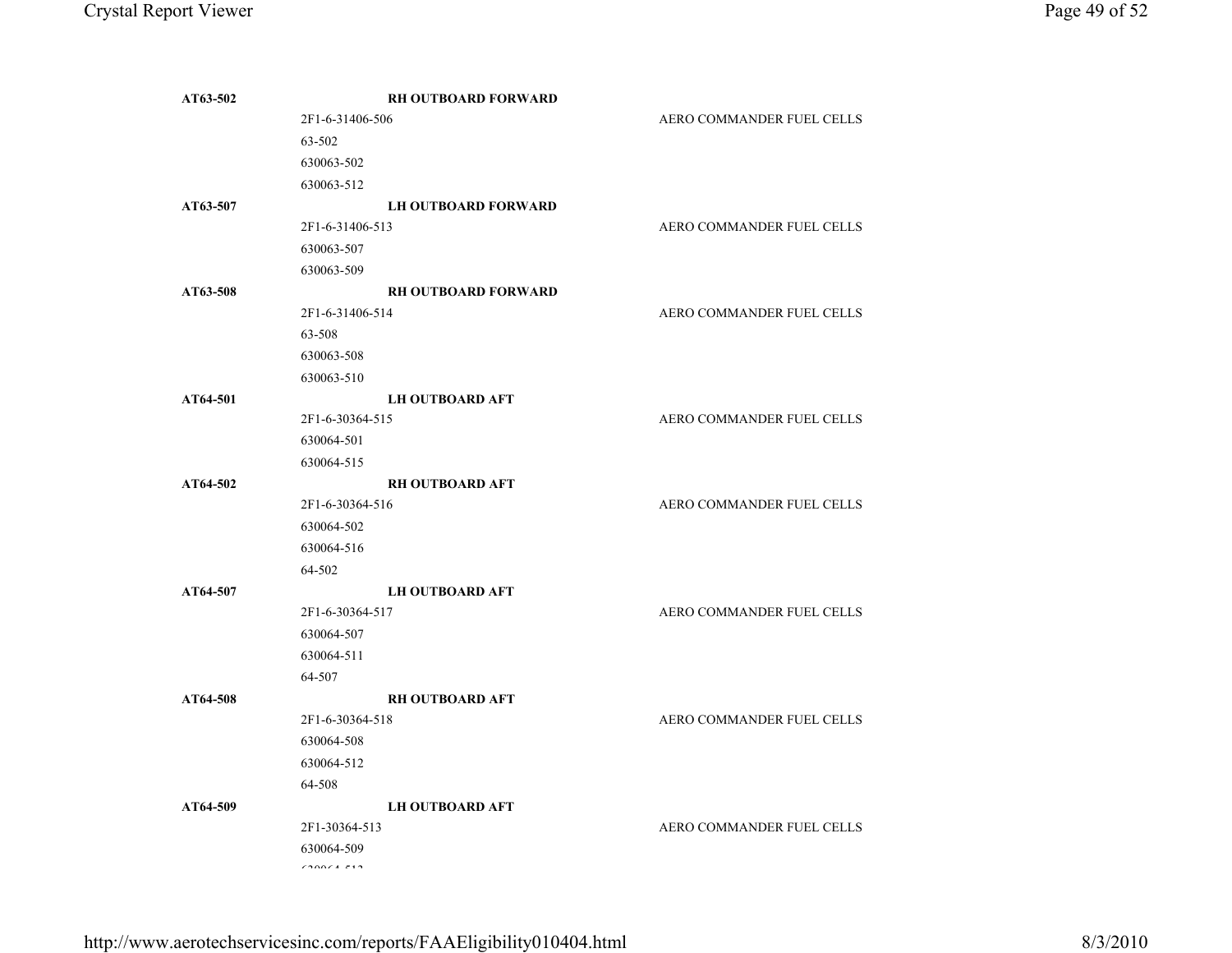|                                           | 630064-513                                                                    |                   |                                                |  |  |
|-------------------------------------------|-------------------------------------------------------------------------------|-------------------|------------------------------------------------|--|--|
| AT64-510                                  | <b>RH OUTBOARD AFT</b>                                                        |                   |                                                |  |  |
|                                           |                                                                               |                   | AERO COMMANDER FUEL CELLS                      |  |  |
| AT66-1                                    | <b>LH OIL</b>                                                                 |                   |                                                |  |  |
|                                           | 5630066-1                                                                     |                   | AERO COMMANDER FUEL CELLS                      |  |  |
|                                           |                                                                               | $\mbox{ALL}$      | 500 500A 500B 500U 520 560 680 680E 680F 680FL |  |  |
|                                           | 630066-1                                                                      |                   |                                                |  |  |
|                                           |                                                                               | ALL               | 500 500A 500B 500U 520 560 680 680E 680F 680FL |  |  |
| AT66-2                                    | <b>RH OIL</b>                                                                 |                   |                                                |  |  |
|                                           |                                                                               |                   |                                                |  |  |
|                                           |                                                                               |                   |                                                |  |  |
|                                           |                                                                               |                   |                                                |  |  |
|                                           |                                                                               |                   |                                                |  |  |
|                                           |                                                                               |                   |                                                |  |  |
|                                           |                                                                               |                   |                                                |  |  |
|                                           |                                                                               |                   |                                                |  |  |
|                                           |                                                                               |                   |                                                |  |  |
| The concentration of the concentration of | $A \cup A$<br>$\mathbf{B}$ and $\mathbf{B}$ and $\mathbf{B}$ and $\mathbf{B}$ | <b>CONTRACTOR</b> | <b>B</b> <i>B</i> - <b>I</b><br><b>BA</b> 1    |  |  |

| <b>ItemNumber</b> | <u>Alias</u> | <b>ItemDescription</b>         | <b>Elgibilty</b> | Make                     | Model                                    |
|-------------------|--------------|--------------------------------|------------------|--------------------------|------------------------------------------|
|                   | 5630066-2    |                                |                  |                          | AERO COMMANDER FUEL CELLS                |
|                   |              |                                | ALL              |                          | 500 500A 500B 500U 520 560 680 680E 680F |
|                   | 630066-2     |                                |                  |                          |                                          |
|                   |              |                                | ALL              |                          | 500 500A 500B 500U 520 560 680 680E 680F |
| $B-510-10$        |              | <b>RH ADD ON CELL</b>          |                  |                          |                                          |
|                   |              |                                |                  | MOONEY FUEL CELLS        |                                          |
| $B-510-9$         |              | <b>LH ADD ON CELL</b>          |                  |                          |                                          |
|                   |              |                                |                  | MOONEY FUEL CELLS        |                                          |
| <b>B501-AL</b>    |              | <b>FUEL CELL</b>               |                  |                          |                                          |
|                   |              |                                |                  | MOONEY FUEL CELLS        |                                          |
| <b>B501-BL</b>    |              |                                |                  |                          |                                          |
|                   |              |                                |                  | MOONEY FUEL CELLS        |                                          |
| <b>B501-CL</b>    |              |                                |                  |                          |                                          |
|                   |              |                                |                  | MOONEY FUEL CELLS        |                                          |
| <b>B501-CL-1</b>  |              | <b>LH OUTBOARD</b>             |                  |                          |                                          |
|                   |              |                                |                  | MOONEY FUEL CELLS        |                                          |
| $CB-600$          |              | <b>CB-600 FUEL CELL</b>        |                  |                          |                                          |
|                   |              |                                |                  | <b>SEABEE FUEL CELLS</b> |                                          |
| <b>F4U-1</b>      |              | <b>CORSAIR INTERNAL CABLES</b> |                  |                          |                                          |
|                   |              |                                |                  |                          |                                          |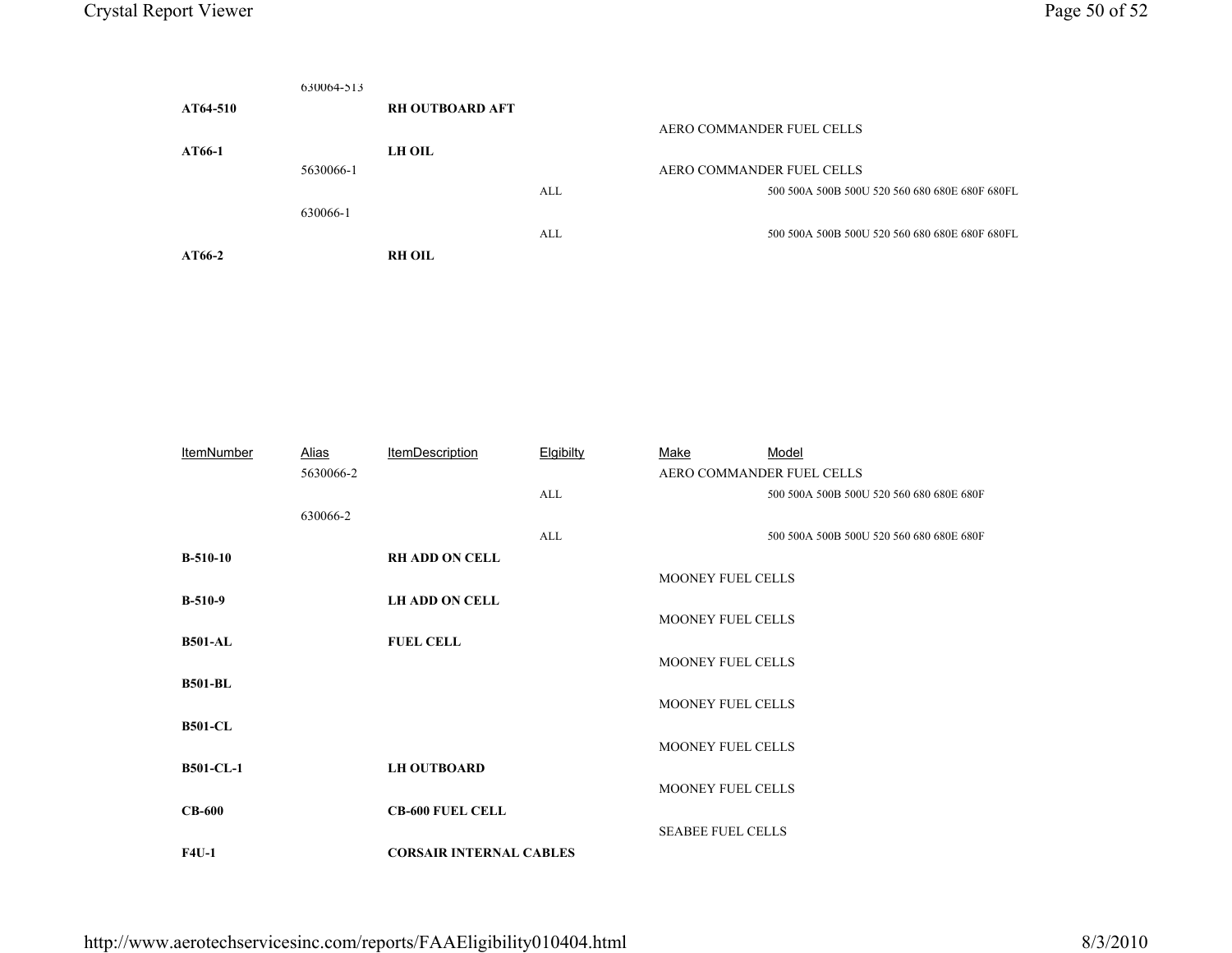|                        |               |                                | <b>P-51 FUEL CELLS</b>      |
|------------------------|---------------|--------------------------------|-----------------------------|
| <b>F4U-4</b>           |               | <b>CORSAIR EXTERNAL TABS</b>   |                             |
|                        |               |                                | <b>P-51 FUEL CELLS</b>      |
| <b>F4U-5</b>           |               | <b>CORSAIR EXTERNAL TABS</b>   |                             |
|                        |               |                                | <b>P-51 FUEL CELLS</b>      |
| <b>F4U-7</b>           |               | <b>CORSAIR EXTERNAL TABS</b>   |                             |
|                        |               |                                | <b>P-51 FUEL CELLS</b>      |
| <b>FCD47944</b>        |               | #1 RH SELF-SEALING FUEL CELL   |                             |
|                        | 9900072-1     |                                | <b>CESSNA FUEL CELLS</b>    |
| <b>FCD48551</b>        |               | #2 LH SELF-SEALING FUEL CELL   |                             |
|                        | 9900072-3     |                                | <b>CESSNA FUEL CELLS</b>    |
| <b>FDCD 60965</b>      |               | <b>FUEL CELL</b>               |                             |
|                        | 60965AT-1     |                                | DEHAVILLAND FUEL CELLS      |
| <b>L-39 LOWER AUX</b>  |               | <b>LOWER AUX</b>               |                             |
|                        |               |                                | <b>ALBATROSS FUEL CELLS</b> |
| <b>L-39 UPPER AUX</b>  |               | <b>L-39 UPPER AUX</b>          |                             |
|                        |               |                                | <b>ALBATROSS FUEL CELLS</b> |
|                        |               |                                |                             |
| <b>MALIBU SET</b>      |               | PIPER MALIBU SET OF FOUR       |                             |
|                        |               |                                | PIPER FUEL CELLS            |
| <b>MDL15AT-LH</b>      |               | <b>LH AERONCA</b>              |                             |
|                        | 2F1-6-11445LH |                                | <b>AERONCA FUEL CELLS</b>   |
| <b>MDL15AT-RH</b>      |               | <b>RH AERONCA</b>              |                             |
|                        | 2F1-6-11445   |                                | <b>AERONCA FUEL CELLS</b>   |
| <b>MOONEY</b>          |               | <b>SET OF MOONEYS</b>          |                             |
|                        |               |                                | MOONEY FUEL CELLS           |
| $P-39$                 |               | <b>FUEL CELL</b>               |                             |
|                        |               |                                | <b>P-39 FUEL CELLS</b>      |
| $P-51$                 |               | <b>FUEL CELL</b>               |                             |
|                        |               |                                | <b>P-51 FUEL CELLS</b>      |
| <b>P-51 CUSTOM AUX</b> |               | <b>CUSTOM CELL</b>             |                             |
|                        |               |                                | <b>P-51 FUEL CELLS</b>      |
| P-51 MAIN              |               | P-51 MAIN                      |                             |
|                        |               |                                | <b>P-51 FUEL CELLS</b>      |
| <b>SI00601</b>         |               | SIERRA MAIN SET (SIERRA INDUST |                             |
|                        |               |                                | <b>CESSNA FUEL CELLS</b>    |
| SI00601-12             |               | SIERRA MAIN (SIERRA INDUSTRIE  |                             |
|                        |               |                                | <b>CESSNA FUEL CELLS</b>    |
|                        |               |                                |                             |